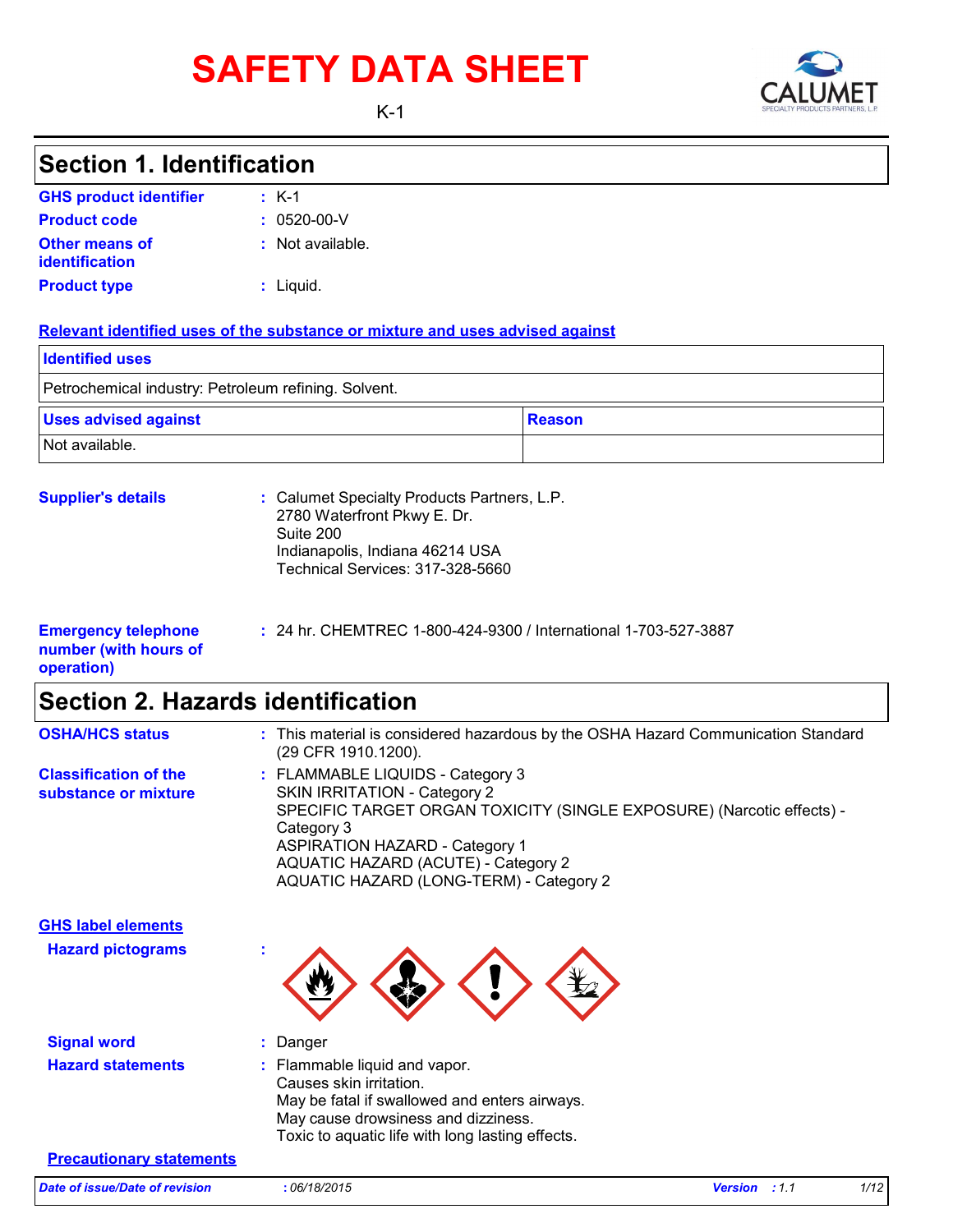### **Section 2. Hazards identification**

| <b>Prevention</b>                          | : Wear protective gloves. Wear eye or face protection. Keep away from heat, hot<br>surfaces, sparks, open flames and other ignition sources. No smoking. Use explosion-<br>proof electrical, ventilating, lighting and all material-handling equipment. Use only non-<br>sparking tools. Take precautionary measures against static discharge. Keep container<br>tightly closed. Use only outdoors or in a well-ventilated area. Avoid release to the<br>environment. Avoid breathing vapor. Wash hands thoroughly after handling. |
|--------------------------------------------|------------------------------------------------------------------------------------------------------------------------------------------------------------------------------------------------------------------------------------------------------------------------------------------------------------------------------------------------------------------------------------------------------------------------------------------------------------------------------------------------------------------------------------|
| <b>Response</b>                            | : Collect spillage. IF INHALED: Remove victim to fresh air and keep at rest in a position<br>comfortable for breathing. Call a POISON CENTER or physician if you feel unwell. IF<br>SWALLOWED: Immediately call a POISON CENTER or physician. Do NOT induce<br>vomiting. IF ON SKIN (or hair): Take off immediately all contaminated clothing. Rinse<br>skin with water or shower. IF ON SKIN: Wash with plenty of soap and water. Take off<br>contaminated clothing. If skin irritation occurs: Get medical attention.            |
| <b>Storage</b>                             | : Store locked up. Store in a well-ventilated place. Keep cool.                                                                                                                                                                                                                                                                                                                                                                                                                                                                    |
| <b>Disposal</b>                            | : Dispose of contents and container in accordance with all local, regional, national and<br>international regulations.                                                                                                                                                                                                                                                                                                                                                                                                             |
| <b>Hazards not otherwise</b><br>classified | $:$ None known.                                                                                                                                                                                                                                                                                                                                                                                                                                                                                                                    |
|                                            |                                                                                                                                                                                                                                                                                                                                                                                                                                                                                                                                    |

### **Section 3. Composition/information on ingredients**

| Substance/mixture     | : Mixture        |
|-----------------------|------------------|
| <b>Other means of</b> | : Not available. |
| <i>identification</i> |                  |

#### **CAS number/other identifiers**

| <b>CAS number</b>      | : Not applicable. |               |                   |
|------------------------|-------------------|---------------|-------------------|
| <b>Ingredient name</b> |                   | $\frac{9}{6}$ | <b>CAS number</b> |
| Kerosine (petroleum)   |                   | ≥90           | 8008-20-6         |

Any concentration shown as a range is to protect confidentiality or is due to batch variation.

**There are no additional ingredients present which, within the current knowledge of the supplier and in the concentrations applicable, are classified as hazardous to health or the environment and hence require reporting in this section.**

**Occupational exposure limits, if available, are listed in Section 8.**

### **Section 4. First aid measures**

#### **Description of necessary first aid measures**

| <b>Eye contact</b>  | : Immediately flush eyes with plenty of water, occasionally lifting the upper and lower<br>eyelids. Check for and remove any contact lenses. Continue to rinse for at least 10<br>minutes. Get medical attention.                                                                                                                                                                                                                                                                                                                                                                                                                                                                                                                    |
|---------------------|--------------------------------------------------------------------------------------------------------------------------------------------------------------------------------------------------------------------------------------------------------------------------------------------------------------------------------------------------------------------------------------------------------------------------------------------------------------------------------------------------------------------------------------------------------------------------------------------------------------------------------------------------------------------------------------------------------------------------------------|
| <b>Inhalation</b>   | : Remove victim to fresh air and keep at rest in a position comfortable for breathing. If it<br>is suspected that fumes are still present, the rescuer should wear an appropriate mask<br>or self-contained breathing apparatus. If not breathing, if breathing is irregular or if<br>respiratory arrest occurs, provide artificial respiration or oxygen by trained personnel. It<br>may be dangerous to the person providing aid to give mouth-to-mouth resuscitation.<br>Get medical attention. If necessary, call a poison center or physician. If unconscious,<br>place in recovery position and get medical attention immediately. Maintain an open<br>airway. Loosen tight clothing such as a collar, tie, belt or waistband. |
| <b>Skin contact</b> | : Flush contaminated skin with plenty of water. Remove contaminated clothing and<br>shoes. Continue to rinse for at least 10 minutes. Get medical attention. Wash clothing<br>before reuse. Clean shoes thoroughly before reuse.                                                                                                                                                                                                                                                                                                                                                                                                                                                                                                     |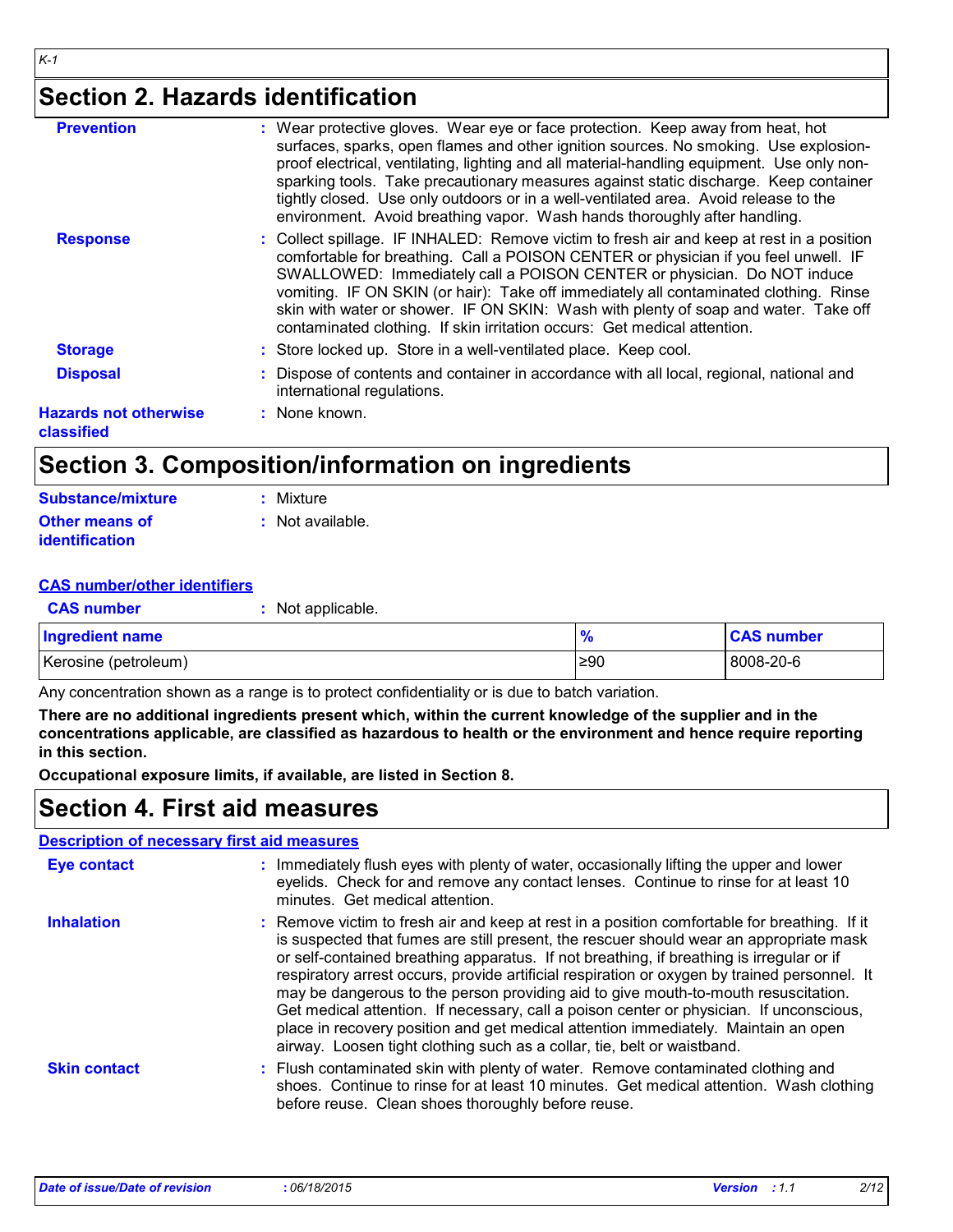### **Section 4. First aid measures**

| Ingestion |  |  |
|-----------|--|--|
|           |  |  |

**Ingestion 1988 : Get medical attention immediately. Call a poison center or physician. Wash out mouth <b>inglestion** with water. Remove dentures if any. Remove victim to fresh air and keep at rest in a position comfortable for breathing. If material has been swallowed and the exposed person is conscious, give small quantities of water to drink. Stop if the exposed person feels sick as vomiting may be dangerous. Aspiration hazard if swallowed. Can enter lungs and cause damage. Do not induce vomiting. If vomiting occurs, the head should be kept low so that vomit does not enter the lungs. Never give anything by mouth to an unconscious person. If unconscious, place in recovery position and get medical attention immediately. Maintain an open airway. Loosen tight clothing such as a collar, tie, belt or waistband.

#### **Most important symptoms/effects, acute and delayed**

| <b>Potential acute health effects</b> |                                                                                                                                                                                                                                                                                                                         |
|---------------------------------------|-------------------------------------------------------------------------------------------------------------------------------------------------------------------------------------------------------------------------------------------------------------------------------------------------------------------------|
| <b>Eye contact</b>                    | : No known significant effects or critical hazards.                                                                                                                                                                                                                                                                     |
| <b>Inhalation</b>                     | : Can cause central nervous system (CNS) depression. May cause drowsiness and<br>dizziness.                                                                                                                                                                                                                             |
| <b>Skin contact</b>                   | : Causes skin irritation.                                                                                                                                                                                                                                                                                               |
| <b>Ingestion</b>                      | : Can cause central nervous system (CNS) depression. May be fatal if swallowed and<br>enters airways.                                                                                                                                                                                                                   |
| Over-exposure signs/symptoms          |                                                                                                                                                                                                                                                                                                                         |
| <b>Eye contact</b>                    | : Adverse symptoms may include the following:<br>pain or irritation<br>watering<br>redness                                                                                                                                                                                                                              |
| <b>Inhalation</b>                     | : Adverse symptoms may include the following:<br>nausea or vomiting<br>headache<br>drowsiness/fatigue<br>dizziness/vertigo<br>unconsciousness                                                                                                                                                                           |
| <b>Skin contact</b>                   | : Adverse symptoms may include the following:<br>irritation<br>redness                                                                                                                                                                                                                                                  |
| <b>Ingestion</b>                      | : Adverse symptoms may include the following:<br>nausea or vomiting                                                                                                                                                                                                                                                     |
|                                       | Indication of immediate medical attention and special treatment needed, if necessary                                                                                                                                                                                                                                    |
| <b>Notes to physician</b>             | : Treat symptomatically. Contact poison treatment specialist immediately if large<br>quantities have been ingested or inhaled.                                                                                                                                                                                          |
| <b>Specific treatments</b>            | : No specific treatment.                                                                                                                                                                                                                                                                                                |
| <b>Protection of first-aiders</b>     | : No action shall be taken involving any personal risk or without suitable training. If it is<br>suspected that fumes are still present, the rescuer should wear an appropriate mask or<br>self-contained breathing apparatus. It may be dangerous to the person providing aid to<br>give mouth-to-mouth resuscitation. |

**See toxicological information (Section 11)**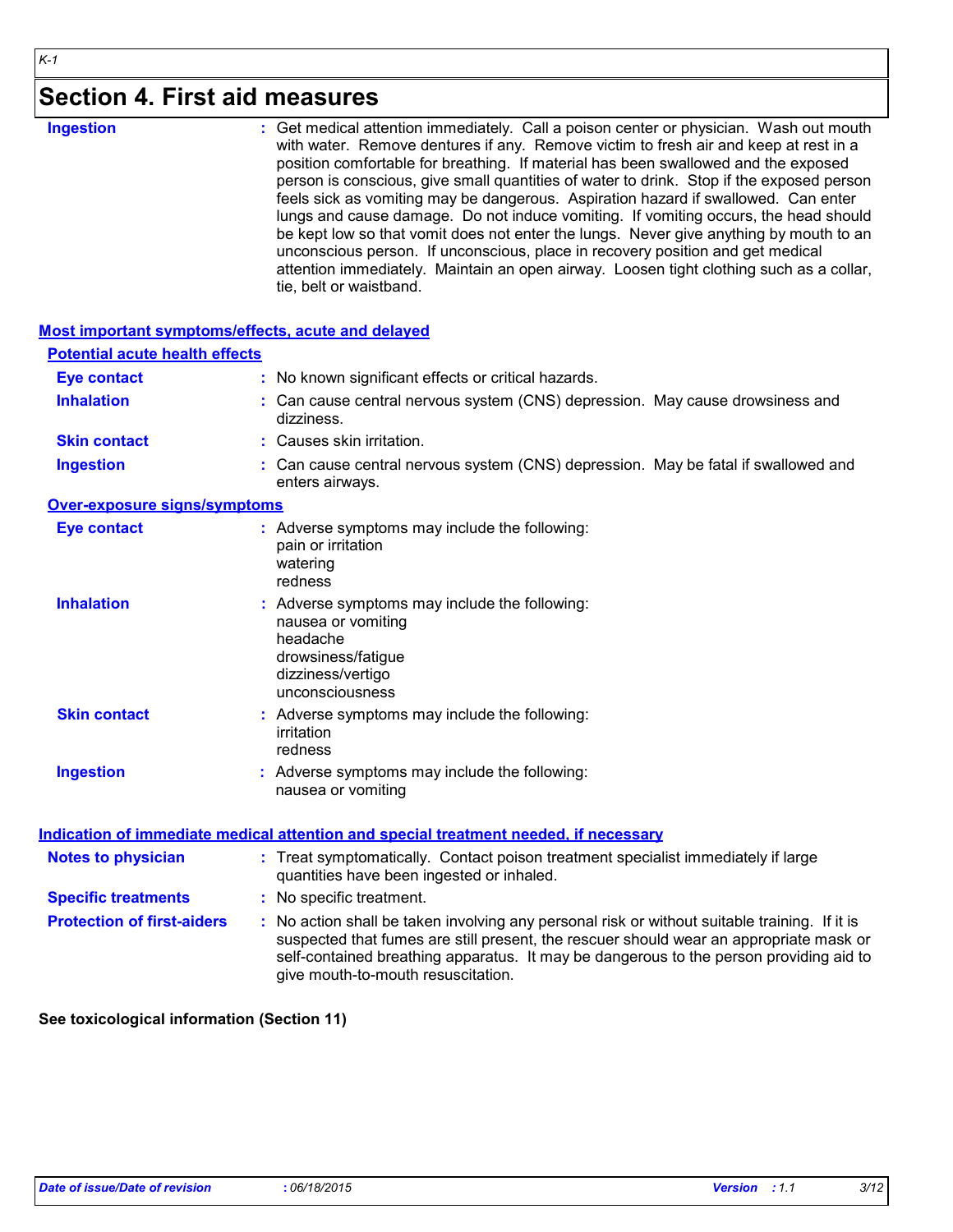# **Section 5. Fire-fighting measures**

*K-1*

| <b>Extinguishing media</b>                               |                                                                                                                                                                                                                                                                                                                                                                                                                                 |
|----------------------------------------------------------|---------------------------------------------------------------------------------------------------------------------------------------------------------------------------------------------------------------------------------------------------------------------------------------------------------------------------------------------------------------------------------------------------------------------------------|
| <b>Suitable extinguishing</b><br>media                   | : Use dry chemical, $CO2$ , water spray (fog) or foam.                                                                                                                                                                                                                                                                                                                                                                          |
| <b>Unsuitable extinguishing</b><br>media                 | : Do not use water jet.                                                                                                                                                                                                                                                                                                                                                                                                         |
| <b>Specific hazards arising</b><br>from the chemical     | : Flammable liquid and vapor. In a fire or if heated, a pressure increase will occur and<br>the container may burst, with the risk of a subsequent explosion. Runoff to sewer may<br>create fire or explosion hazard. This material is toxic to aquatic life with long lasting<br>effects. Fire water contaminated with this material must be contained and prevented<br>from being discharged to any waterway, sewer or drain. |
| <b>Hazardous thermal</b><br>decomposition products       | : No specific data.                                                                                                                                                                                                                                                                                                                                                                                                             |
| <b>Special protective actions</b><br>for fire-fighters   | : Promptly isolate the scene by removing all persons from the vicinity of the incident if<br>there is a fire. No action shall be taken involving any personal risk or without suitable<br>training. Move containers from fire area if this can be done without risk. Use water<br>spray to keep fire-exposed containers cool.                                                                                                   |
| <b>Special protective</b><br>equipment for fire-fighters | Fire-fighters should wear appropriate protective equipment and self-contained breathing<br>apparatus (SCBA) with a full face-piece operated in positive pressure mode.                                                                                                                                                                                                                                                          |

# **Section 6. Accidental release measures**

#### **Personal precautions, protective equipment and emergency procedures**

| For non-emergency<br>personnel                               | : No action shall be taken involving any personal risk or without suitable training.<br>Evacuate surrounding areas. Keep unnecessary and unprotected personnel from<br>entering. Do not touch or walk through spilled material. Shut off all ignition sources.<br>No flares, smoking or flames in hazard area. Avoid breathing vapor or mist. Provide<br>adequate ventilation. Wear appropriate respirator when ventilation is inadequate. Put<br>on appropriate personal protective equipment.                                                                                                                                                                                                                                                                    |
|--------------------------------------------------------------|--------------------------------------------------------------------------------------------------------------------------------------------------------------------------------------------------------------------------------------------------------------------------------------------------------------------------------------------------------------------------------------------------------------------------------------------------------------------------------------------------------------------------------------------------------------------------------------------------------------------------------------------------------------------------------------------------------------------------------------------------------------------|
| For emergency responders                                     | If specialised clothing is required to deal with the spillage, take note of any information<br>in Section 8 on suitable and unsuitable materials. See also the information in "For non-<br>emergency personnel".                                                                                                                                                                                                                                                                                                                                                                                                                                                                                                                                                   |
| <b>Environmental precautions</b>                             | : Avoid dispersal of spilled material and runoff and contact with soil, waterways, drains<br>and sewers. Inform the relevant authorities if the product has caused environmental<br>pollution (sewers, waterways, soil or air). Water polluting material. May be harmful to<br>the environment if released in large quantities. Collect spillage.                                                                                                                                                                                                                                                                                                                                                                                                                  |
| <b>Methods and materials for containment and cleaning up</b> |                                                                                                                                                                                                                                                                                                                                                                                                                                                                                                                                                                                                                                                                                                                                                                    |
| <b>Small spill</b>                                           | : Stop leak if without risk. Move containers from spill area. Use spark-proof tools and<br>explosion-proof equipment. Dilute with water and mop up if water-soluble. Alternatively,<br>or if water-insoluble, absorb with an inert dry material and place in an appropriate waste<br>disposal container. Dispose of via a licensed waste disposal contractor.                                                                                                                                                                                                                                                                                                                                                                                                      |
| <b>Large spill</b>                                           | Stop leak if without risk. Move containers from spill area. Use spark-proof tools and<br>explosion-proof equipment. Approach release from upwind. Prevent entry into sewers,<br>water courses, basements or confined areas. Wash spillages into an effluent treatment<br>plant or proceed as follows. Contain and collect spillage with non-combustible,<br>absorbent material e.g. sand, earth, vermiculite or diatomaceous earth and place in<br>container for disposal according to local regulations (see Section 13). Dispose of via a<br>licensed waste disposal contractor. Contaminated absorbent material may pose the<br>same hazard as the spilled product. Note: see Section 1 for emergency contact<br>information and Section 13 for waste disposal. |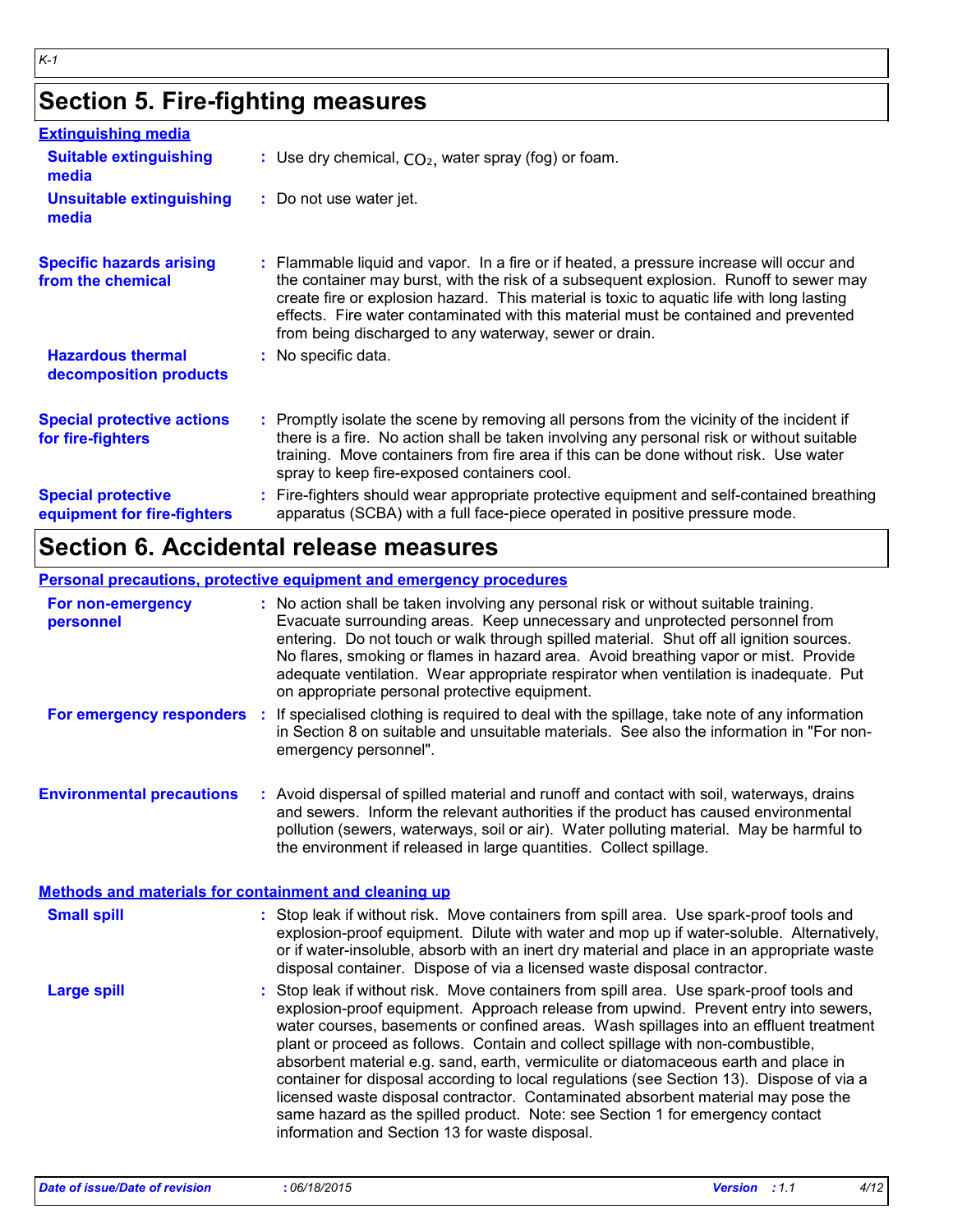# **Section 7. Handling and storage**

#### **Precautions for safe handling**

| <b>Protective measures</b>                                                       | : Put on appropriate personal protective equipment (see Section 8). Do not swallow.<br>Avoid contact with eyes, skin and clothing. Avoid breathing vapor or mist. Avoid<br>release to the environment. Use only with adequate ventilation. Wear appropriate<br>respirator when ventilation is inadequate. Do not enter storage areas and confined<br>spaces unless adequately ventilated. Keep in the original container or an approved<br>alternative made from a compatible material, kept tightly closed when not in use. Store<br>and use away from heat, sparks, open flame or any other ignition source. Use<br>explosion-proof electrical (ventilating, lighting and material handling) equipment. Use<br>only non-sparking tools. Take precautionary measures against electrostatic discharges.<br>Empty containers retain product residue and can be hazardous. Do not reuse container. |
|----------------------------------------------------------------------------------|--------------------------------------------------------------------------------------------------------------------------------------------------------------------------------------------------------------------------------------------------------------------------------------------------------------------------------------------------------------------------------------------------------------------------------------------------------------------------------------------------------------------------------------------------------------------------------------------------------------------------------------------------------------------------------------------------------------------------------------------------------------------------------------------------------------------------------------------------------------------------------------------------|
| <b>Advice on general</b><br>occupational hygiene                                 | : Eating, drinking and smoking should be prohibited in areas where this material is<br>handled, stored and processed. Workers should wash hands and face before eating,<br>drinking and smoking. Remove contaminated clothing and protective equipment before<br>entering eating areas. See also Section 8 for additional information on hygiene<br>measures.                                                                                                                                                                                                                                                                                                                                                                                                                                                                                                                                    |
| <b>Conditions for safe storage,</b><br>including any<br><b>incompatibilities</b> | Store in accordance with local regulations. Store in a segregated and approved area.<br>Store in original container protected from direct sunlight in a dry, cool and well-ventilated<br>area, away from incompatible materials (see Section 10) and food and drink. Store<br>locked up. Eliminate all ignition sources. Separate from oxidizing materials. Keep<br>container tightly closed and sealed until ready for use. Containers that have been<br>opened must be carefully resealed and kept upright to prevent leakage. Do not store in<br>unlabeled containers. Use appropriate containment to avoid environmental<br>contamination.                                                                                                                                                                                                                                                   |

# **Section 8. Exposure controls/personal protection**

#### **Control parameters**

#### **Occupational exposure limits**

| <b>Ingredient name</b> | <b>Exposure limits</b>                                                                                                                                                                                                      |
|------------------------|-----------------------------------------------------------------------------------------------------------------------------------------------------------------------------------------------------------------------------|
| Kerosine (petroleum)   | <b>ACGIH TLV (United States, 4/2014).</b><br>Absorbed through skin.<br>TWA: 200 mg/m <sup>3</sup> , (as total hydrocarbon<br>vapor) 8 hours.<br>NIOSH REL (United States, 10/2013).<br>TWA: 100 mg/m <sup>3</sup> 10 hours. |

| <b>Appropriate engineering</b><br><b>controls</b> | : Use only with adequate ventilation. Use process enclosures, local exhaust ventilation or<br>other engineering controls to keep worker exposure to airborne contaminants below any<br>recommended or statutory limits. The engineering controls also need to keep gas,<br>vapor or dust concentrations below any lower explosive limits. Use explosion-proof<br>ventilation equipment.           |                      |  |  |      |
|---------------------------------------------------|---------------------------------------------------------------------------------------------------------------------------------------------------------------------------------------------------------------------------------------------------------------------------------------------------------------------------------------------------------------------------------------------------|----------------------|--|--|------|
| <b>Environmental exposure</b><br><b>controls</b>  | : Emissions from ventilation or work process equipment should be checked to ensure<br>they comply with the requirements of environmental protection legislation. In some<br>cases, fume scrubbers, filters or engineering modifications to the process equipment<br>will be necessary to reduce emissions to acceptable levels.                                                                   |                      |  |  |      |
| <b>Individual protection measures</b>             |                                                                                                                                                                                                                                                                                                                                                                                                   |                      |  |  |      |
| <b>Hygiene measures</b>                           | : Wash hands, forearms and face thoroughly after handling chemical products, before<br>eating, smoking and using the lavatory and at the end of the working period.<br>Appropriate techniques should be used to remove potentially contaminated clothing.<br>Wash contaminated clothing before reusing. Ensure that eyewash stations and safety<br>showers are close to the workstation location. |                      |  |  |      |
| <b>Date of issue/Date of revision</b>             | :06/18/2015                                                                                                                                                                                                                                                                                                                                                                                       | <b>Version</b> : 1.1 |  |  | 5/12 |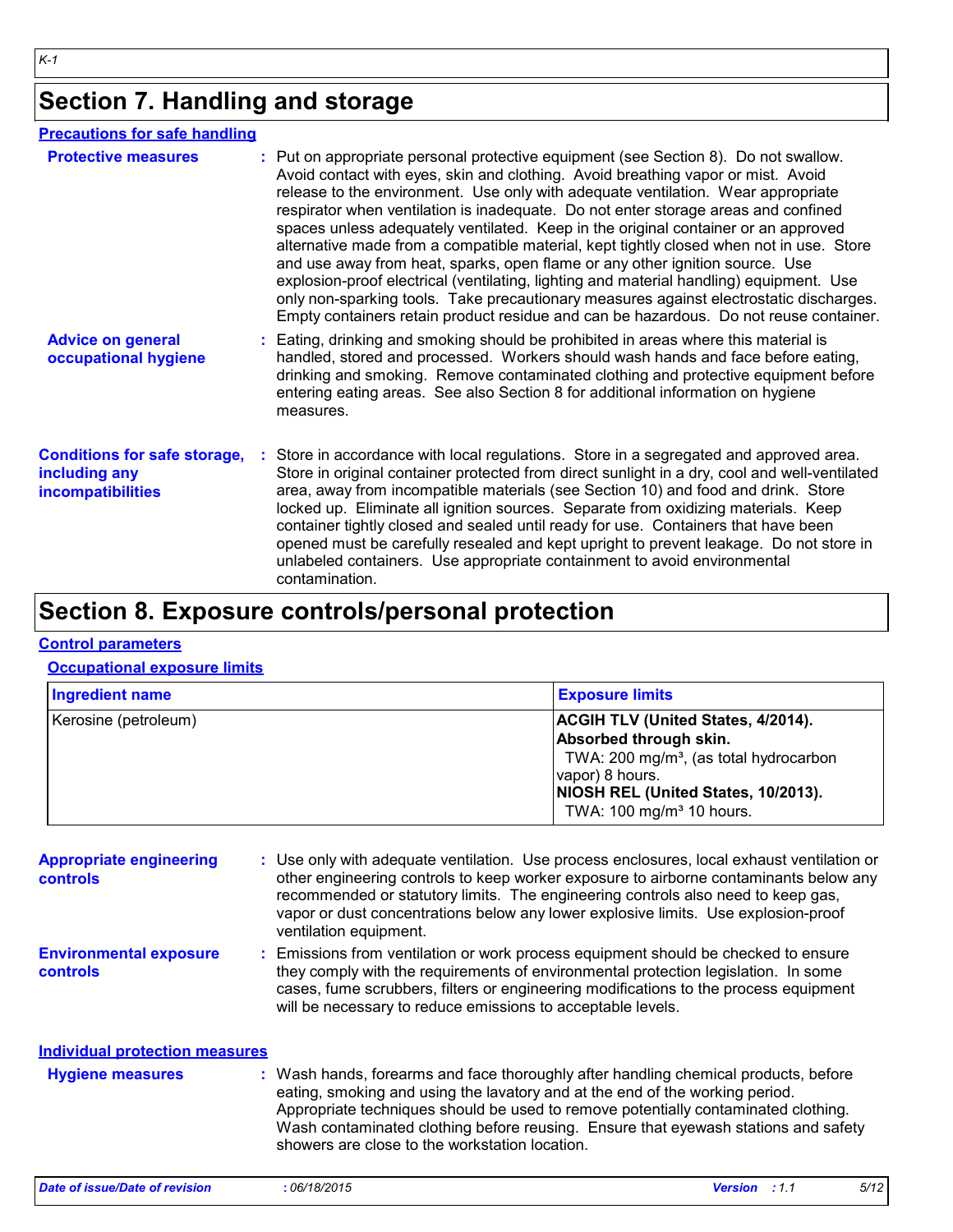*K-1*

# **Section 8. Exposure controls/personal protection**

| <b>Eye/face protection</b>    | : Safety eyewear complying with an approved standard should be used when a risk<br>assessment indicates this is necessary to avoid exposure to liquid splashes, mists,<br>gases or dusts. If contact is possible, the following protection should be worn, unless<br>the assessment indicates a higher degree of protection: chemical splash goggles.                                                                                                                                                                                                                                                                  |
|-------------------------------|------------------------------------------------------------------------------------------------------------------------------------------------------------------------------------------------------------------------------------------------------------------------------------------------------------------------------------------------------------------------------------------------------------------------------------------------------------------------------------------------------------------------------------------------------------------------------------------------------------------------|
| <b>Skin protection</b>        |                                                                                                                                                                                                                                                                                                                                                                                                                                                                                                                                                                                                                        |
| <b>Hand protection</b>        | : Chemical-resistant, impervious gloves complying with an approved standard should be<br>worn at all times when handling chemical products if a risk assessment indicates this is<br>necessary. Considering the parameters specified by the glove manufacturer, check<br>during use that the gloves are still retaining their protective properties. It should be<br>noted that the time to breakthrough for any glove material may be different for different<br>glove manufacturers. In the case of mixtures, consisting of several substances, the<br>protection time of the gloves cannot be accurately estimated. |
| <b>Body protection</b>        | : Personal protective equipment for the body should be selected based on the task being<br>performed and the risks involved and should be approved by a specialist before<br>handling this product. When there is a risk of ignition from static electricity, wear anti-<br>static protective clothing. For the greatest protection from static discharges, clothing<br>should include anti-static overalls, boots and gloves.                                                                                                                                                                                         |
| <b>Other skin protection</b>  | : Appropriate footwear and any additional skin protection measures should be selected<br>based on the task being performed and the risks involved and should be approved by a<br>specialist before handling this product.                                                                                                                                                                                                                                                                                                                                                                                              |
| <b>Respiratory protection</b> | : Use a properly fitted, air-purifying or air-fed respirator complying with an approved<br>standard if a risk assessment indicates this is necessary. Respirator selection must be<br>based on known or anticipated exposure levels, the hazards of the product and the safe<br>working limits of the selected respirator.                                                                                                                                                                                                                                                                                             |

# **Section 9. Physical and chemical properties**

| <b>Appearance</b>                                 |                                                                 |  |
|---------------------------------------------------|-----------------------------------------------------------------|--|
| <b>Physical state</b>                             | : Liquid. [Mobile liquid.]                                      |  |
| Color                                             | Colorless to light yellow.                                      |  |
| <b>Odor</b>                                       | Characteristic. Hydrocarbon.                                    |  |
| <b>Odor threshold</b>                             | : Not available.                                                |  |
| pH                                                | : Not available.                                                |  |
| <b>Melting point</b>                              | : $-40^{\circ}$ C ( $-40^{\circ}$ F)                            |  |
| <b>Boiling point</b>                              | : 187.78 to 258.89 $^{\circ}$ C (370 to 498 $^{\circ}$ F)       |  |
| <b>Flash point</b>                                | Closed cup: 58°C (136.4°F) [Tagliabue.]                         |  |
| <b>Evaporation rate</b>                           | : Not available.                                                |  |
| <b>Flammability (solid, gas)</b>                  | : Not available.                                                |  |
| Lower and upper explosive<br>(flammable) limits   | : Not available.                                                |  |
| <b>Vapor pressure</b>                             | : Not available.                                                |  |
| <b>Vapor density</b>                              | : Not available.                                                |  |
| <b>Relative density</b>                           | : 0.79                                                          |  |
| <b>Solubility</b>                                 | Insoluble in the following materials: cold water and hot water. |  |
| <b>Partition coefficient: n-</b><br>octanol/water | : Not available.                                                |  |
| <b>Auto-ignition temperature</b>                  | : Not available.                                                |  |
| <b>Decomposition temperature</b>                  | : Not available.                                                |  |
| <b>Viscosity</b>                                  | Kinematic (40°C (104°F)): 0.016 cm <sup>2</sup> /s (1.6 cSt)    |  |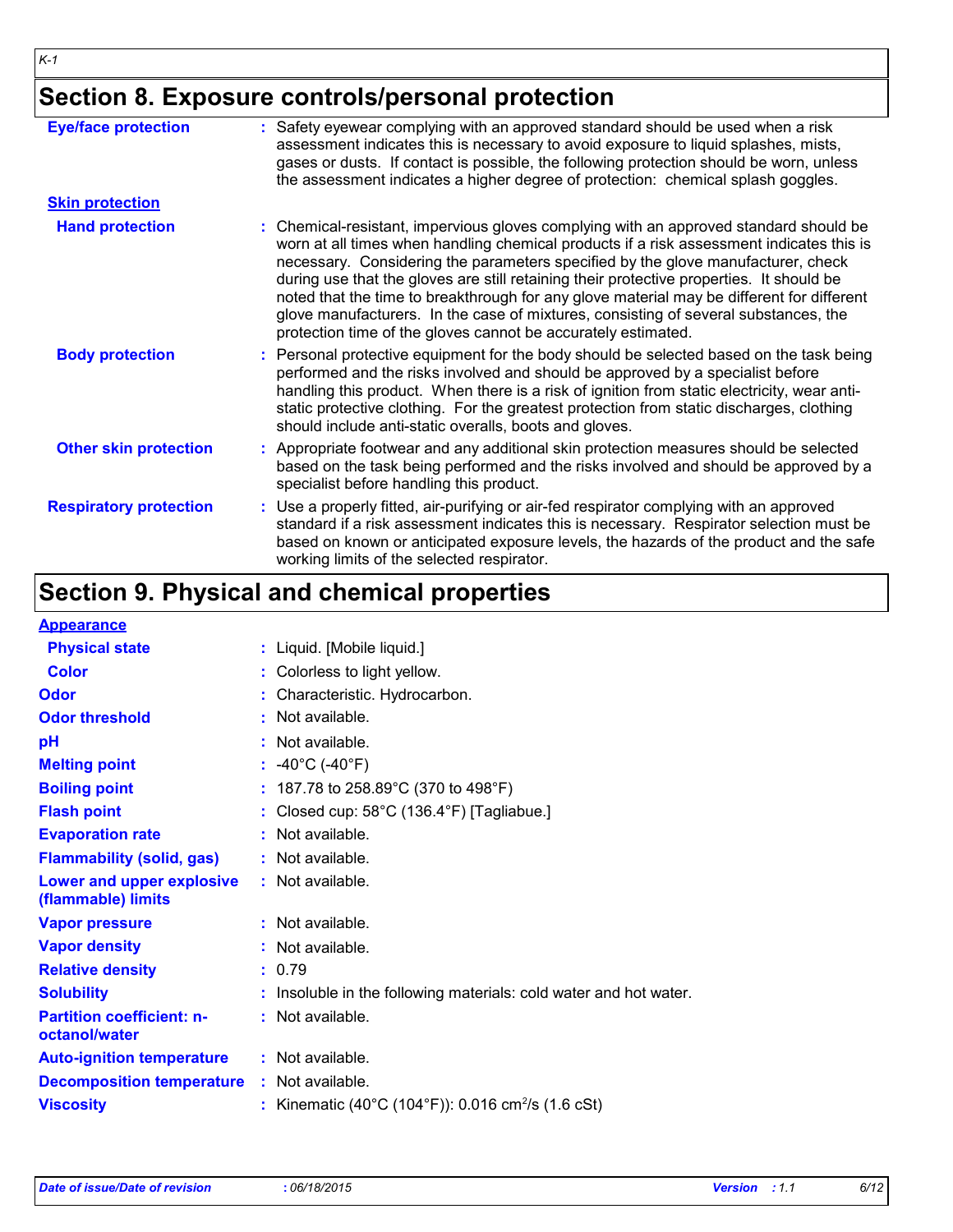# **Section 10. Stability and reactivity**

| <b>Reactivity</b>                            | : No specific test data related to reactivity available for this product or its ingredients.                                                                                 |
|----------------------------------------------|------------------------------------------------------------------------------------------------------------------------------------------------------------------------------|
| <b>Chemical stability</b>                    | : The product is stable.                                                                                                                                                     |
| <b>Possibility of hazardous</b><br>reactions | : Under normal conditions of storage and use, hazardous reactions will not occur.                                                                                            |
| <b>Conditions to avoid</b>                   | : Avoid all possible sources of ignition (spark or flame). Do not pressurize, cut, weld,<br>braze, solder, drill, grind or expose containers to heat or sources of ignition. |
| <b>Incompatible materials</b>                | Reactive or incompatible with the following materials:<br>oxidizing materials                                                                                                |
| <b>Hazardous decomposition</b><br>products   | : Under normal conditions of storage and use, hazardous decomposition products should<br>not be produced.                                                                    |

### **Section 11. Toxicological information**

#### **Information on toxicological effects**

#### **Acute toxicity**

| <b>Product/ingredient name</b> | <b>Result</b>                                               | <b>Species</b>       | <b>Dose</b>                                         | <b>Exposure</b> |
|--------------------------------|-------------------------------------------------------------|----------------------|-----------------------------------------------------|-----------------|
| Kerosine (petroleum)           | LC50 Inhalation Dusts and mists<br>LD50 Dermal<br>LD50 Oral | Rat<br>Rabbit<br>Rat | $ >5.28$ mg/l<br><b>&gt;2000 mg/kg</b><br>$15$ g/kg | 14 hours        |

#### **Irritation/Corrosion**

Not available.

#### **Sensitization**

Not available.

#### **Mutagenicity**

Not available.

#### **Carcinogenicity**

Not available.

#### **Classification**

| <b>Product/ingredient name</b> | <b>OSHA</b> | <b>IARC</b> |  |
|--------------------------------|-------------|-------------|--|
| Kerosine (petroleum)           |             |             |  |

#### **Reproductive toxicity**

Not available.

#### **Teratogenicity**

Not available.

#### **Specific target organ toxicity (single exposure)**

| <b>Name</b>          | <b>Category</b> | <b>Route of</b><br><b>exposure</b> | <b>Target organs</b>    |
|----------------------|-----------------|------------------------------------|-------------------------|
| Kerosine (petroleum) | Category 3      | Not applicable.                    | <b>Narcotic effects</b> |

#### **Specific target organ toxicity (repeated exposure)**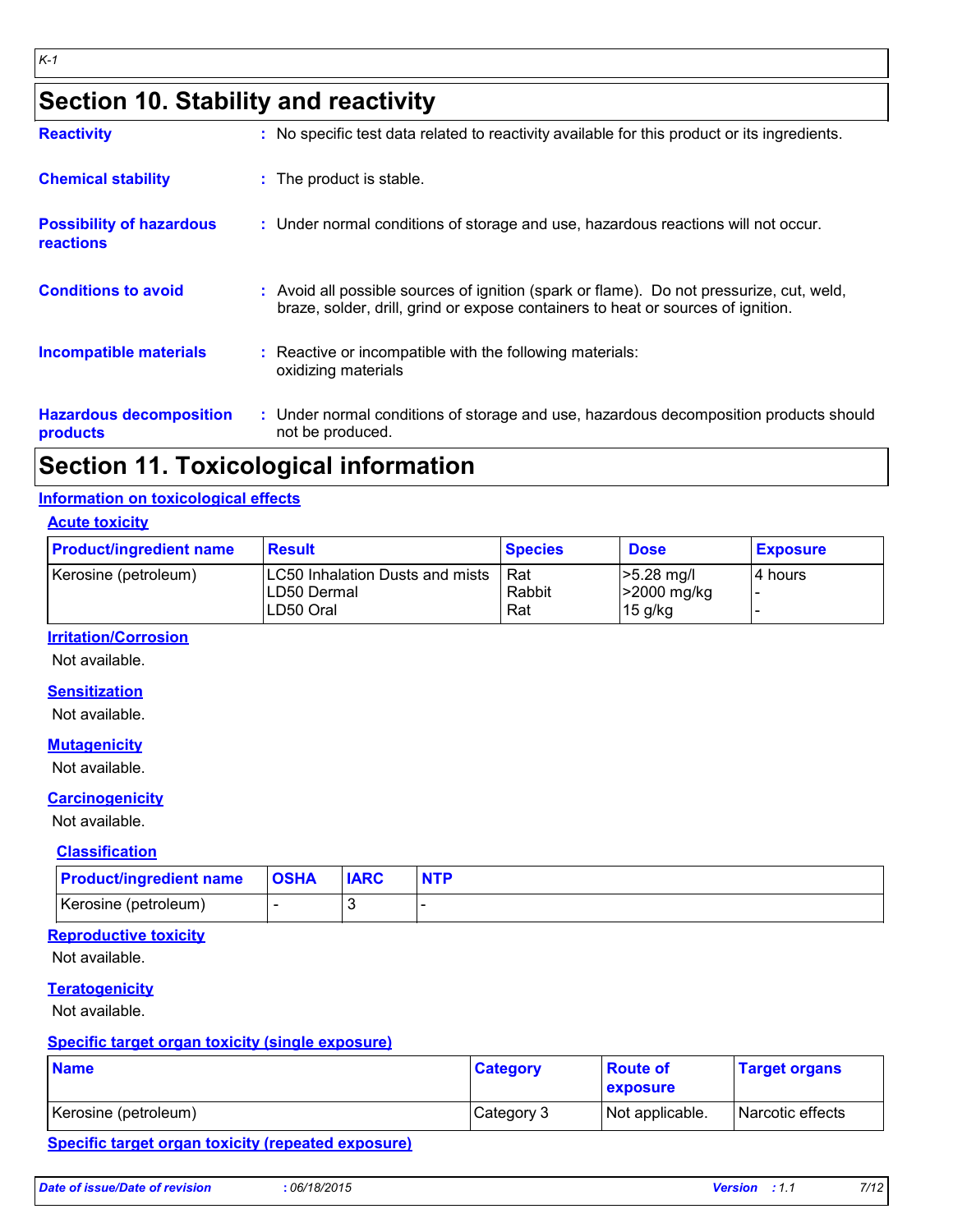# **Section 11. Toxicological information**

#### Not available.

#### **Aspiration hazard**

| <b>Name</b>          | Result                                |
|----------------------|---------------------------------------|
| Kerosine (petroleum) | <b>ASPIRATION HAZARD - Category 1</b> |

| <b>Information on the likely</b><br>routes of exposure | : Routes of entry anticipated: Oral, Dermal, Inhalation.                                                                                      |                       |
|--------------------------------------------------------|-----------------------------------------------------------------------------------------------------------------------------------------------|-----------------------|
| <b>Potential acute health effects</b>                  |                                                                                                                                               |                       |
| <b>Eye contact</b>                                     | : No known significant effects or critical hazards.                                                                                           |                       |
| <b>Inhalation</b>                                      | : Can cause central nervous system (CNS) depression. May cause drowsiness and<br>dizziness.                                                   |                       |
| <b>Skin contact</b>                                    | : Causes skin irritation.                                                                                                                     |                       |
| <b>Ingestion</b>                                       | Can cause central nervous system (CNS) depression. May be fatal if swallowed and<br>enters airways.                                           |                       |
|                                                        | Symptoms related to the physical, chemical and toxicological characteristics                                                                  |                       |
| <b>Eye contact</b>                                     | : Adverse symptoms may include the following:<br>pain or irritation<br>watering<br>redness                                                    |                       |
| <b>Inhalation</b>                                      | : Adverse symptoms may include the following:<br>nausea or vomiting<br>headache<br>drowsiness/fatigue<br>dizziness/vertigo<br>unconsciousness |                       |
| <b>Skin contact</b>                                    | : Adverse symptoms may include the following:<br>irritation<br>redness                                                                        |                       |
| <b>Ingestion</b>                                       | : Adverse symptoms may include the following:<br>nausea or vomiting                                                                           |                       |
|                                                        | Delayed and immediate effects and also chronic effects from short and long term exposure                                                      |                       |
| <b>Short term exposure</b>                             |                                                                                                                                               |                       |
| <b>Potential immediate</b><br>effects                  | : Not available.                                                                                                                              |                       |
| <b>Potential delayed effects</b>                       | : Not available.                                                                                                                              |                       |
| <b>Long term exposure</b>                              |                                                                                                                                               |                       |
| <b>Potential immediate</b><br>effects                  | : Not available.                                                                                                                              |                       |
| <b>Potential delayed effects</b>                       | $:$ Not available.                                                                                                                            |                       |
| <b>Potential chronic health effects</b>                |                                                                                                                                               |                       |
| Not available.                                         |                                                                                                                                               |                       |
| <b>General</b>                                         | No known significant effects or critical hazards.                                                                                             |                       |
| <b>Carcinogenicity</b>                                 | No known significant effects or critical hazards.                                                                                             |                       |
| <b>Mutagenicity</b>                                    | No known significant effects or critical hazards.                                                                                             |                       |
| <b>Teratogenicity</b>                                  | No known significant effects or critical hazards.                                                                                             |                       |
| <b>Developmental effects</b>                           | : No known significant effects or critical hazards.                                                                                           |                       |
| <b>Date of issue/Date of revision</b>                  | : 06/18/2015                                                                                                                                  | Version : 1.1<br>8/12 |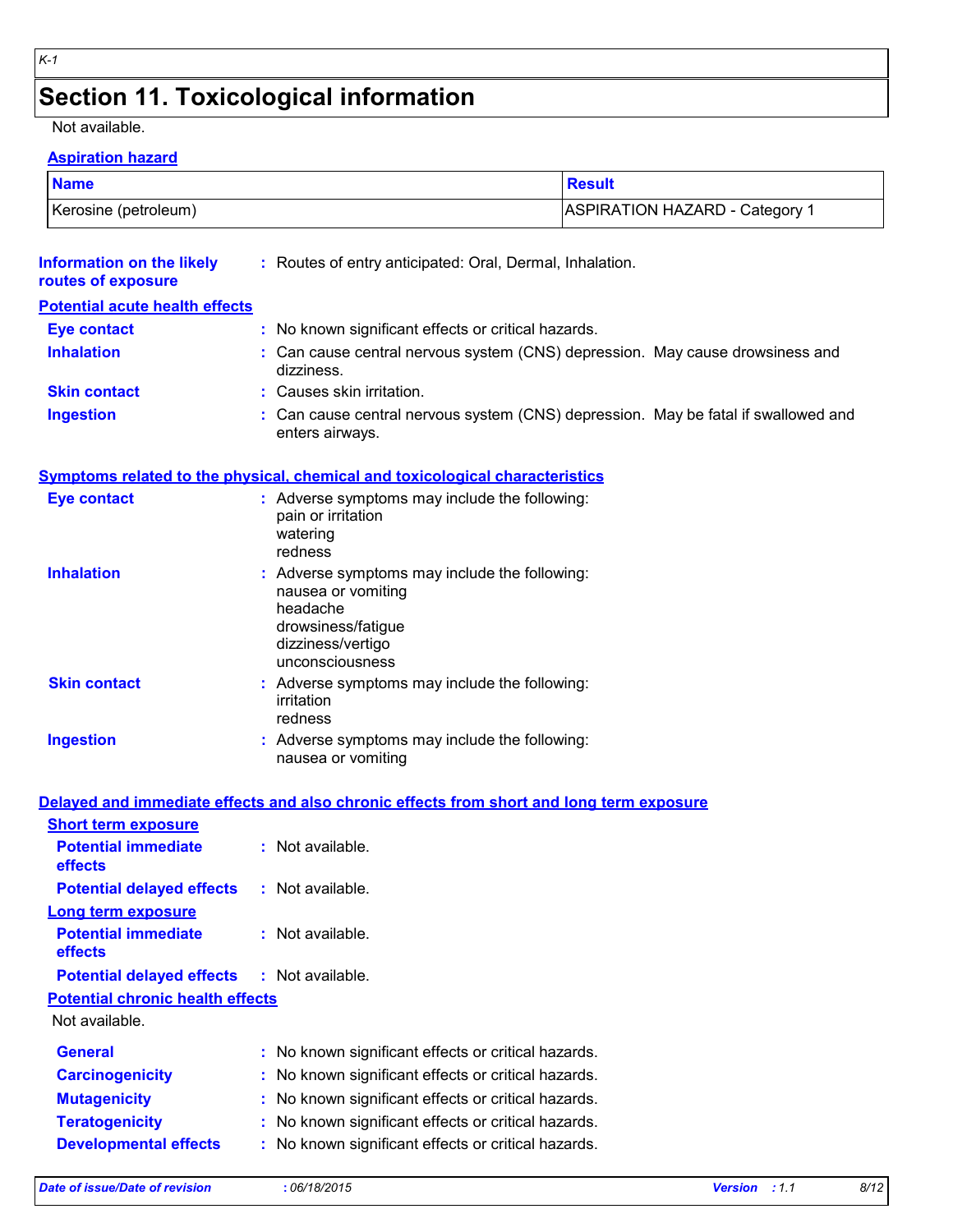### **Section 11. Toxicological information**

**Fertility effects :** No known significant effects or critical hazards.

#### **Numerical measures of toxicity**

**Acute toxicity estimates**

Not available.

# **Section 12. Ecological information**

| <b>Toxicity</b> |
|-----------------|
|-----------------|

| <b>Product/ingredient name</b> | <b>Result</b>           | <b>Species</b> | <b>Exposure</b> |
|--------------------------------|-------------------------|----------------|-----------------|
| Kerosine (petroleum)           | Acute EC50 1 to 20 mg/l | Algae          | 72 hours        |
|                                | Acute EC50 1 to 20 mg/l | Daphnia        | 48 hours        |
|                                | Acute LC50 1 to 20 mg/l | Fish           | 96 hours        |

#### **Persistence and degradability**

| <b>Product/ingredient name</b> | <b>Aquatic half-life</b> | <b>Photolysis</b> | Biodegradability |
|--------------------------------|--------------------------|-------------------|------------------|
| Kerosine (petroleum)           |                          |                   | <b>IInherent</b> |

#### **Bioaccumulative potential**

| <b>Product/ingredient name</b> | $\mathsf{LogP}_\mathsf{ow}$ | <b>RCF</b> | <b>Potential</b> |
|--------------------------------|-----------------------------|------------|------------------|
| Kerosine (petroleum)           | >4                          |            | high             |

#### **Mobility in soil**

**Soil/water partition coefficient (Koc)** 

**:** Not available.

**Other adverse effects** : No known significant effects or critical hazards.

# **Section 13. Disposal considerations**

| <b>Disposal methods</b>    | : The generation of waste should be avoided or minimized wherever possible. Disposal<br>of this product, solutions and any by-products should at all times comply with the<br>requirements of environmental protection and waste disposal legislation and any<br>regional local authority requirements. Dispose of surplus and non-recyclable products<br>via a licensed waste disposal contractor. Waste should not be disposed of untreated to<br>the sewer unless fully compliant with the requirements of all authorities with jurisdiction.<br>Waste packaging should be recycled. Incineration or landfill should only be considered<br>when recycling is not feasible. This material and its container must be disposed of in a<br>safe way. Care should be taken when handling emptied containers that have not been<br>cleaned or rinsed out. Empty containers or liners may retain some product residues.<br>Vapor from product residues may create a highly flammable or explosive atmosphere<br>inside the container. Do not cut, weld or grind used containers unless they have been<br>cleaned thoroughly internally. Avoid dispersal of spilled material and runoff and contact<br>with soil, waterways, drains and sewers. |
|----------------------------|--------------------------------------------------------------------------------------------------------------------------------------------------------------------------------------------------------------------------------------------------------------------------------------------------------------------------------------------------------------------------------------------------------------------------------------------------------------------------------------------------------------------------------------------------------------------------------------------------------------------------------------------------------------------------------------------------------------------------------------------------------------------------------------------------------------------------------------------------------------------------------------------------------------------------------------------------------------------------------------------------------------------------------------------------------------------------------------------------------------------------------------------------------------------------------------------------------------------------------------------|
| <b>RCRA classification</b> | D001 [Flammable]                                                                                                                                                                                                                                                                                                                                                                                                                                                                                                                                                                                                                                                                                                                                                                                                                                                                                                                                                                                                                                                                                                                                                                                                                           |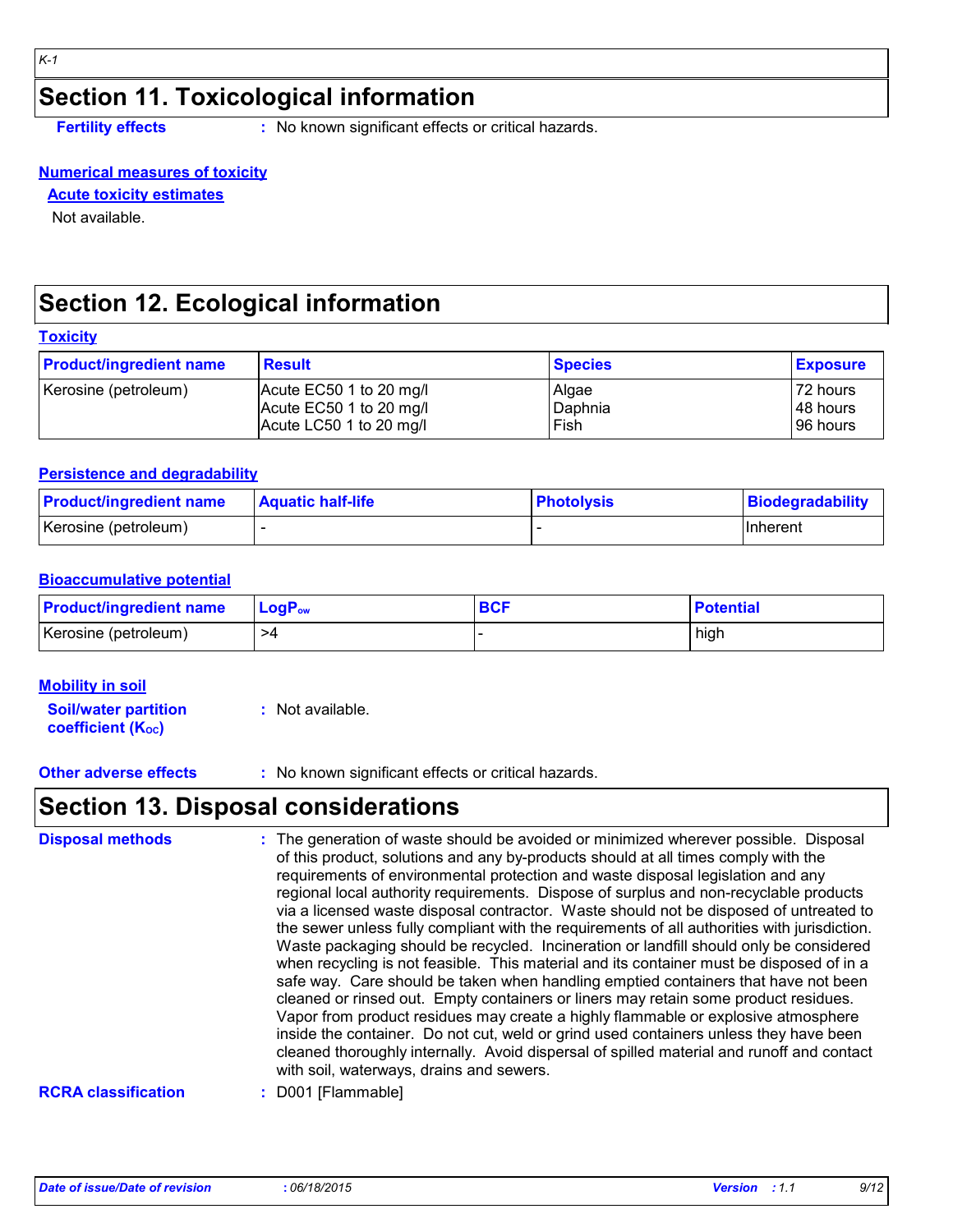# **Section 14. Transport information**

*K-1*

|                                         | <b>DOT Classification</b>                                                                                                                                                                                                                                                                                                                                                                                                                                                                                                                                                                                                                                                                                                             | <b>TDG Classification</b>                                                                                                        | <b>IMDG</b>                                                                                                                                                                           | <b>IATA</b>                                                                                                                                                                                                                                                                                                                                                                                                                                                                                          |
|-----------------------------------------|---------------------------------------------------------------------------------------------------------------------------------------------------------------------------------------------------------------------------------------------------------------------------------------------------------------------------------------------------------------------------------------------------------------------------------------------------------------------------------------------------------------------------------------------------------------------------------------------------------------------------------------------------------------------------------------------------------------------------------------|----------------------------------------------------------------------------------------------------------------------------------|---------------------------------------------------------------------------------------------------------------------------------------------------------------------------------------|------------------------------------------------------------------------------------------------------------------------------------------------------------------------------------------------------------------------------------------------------------------------------------------------------------------------------------------------------------------------------------------------------------------------------------------------------------------------------------------------------|
| <b>UN number</b>                        | <b>UN1223</b>                                                                                                                                                                                                                                                                                                                                                                                                                                                                                                                                                                                                                                                                                                                         | <b>UN1223</b>                                                                                                                    | <b>UN1223</b>                                                                                                                                                                         | <b>UN1223</b>                                                                                                                                                                                                                                                                                                                                                                                                                                                                                        |
| <b>UN proper</b><br>shipping name       | Kerosene                                                                                                                                                                                                                                                                                                                                                                                                                                                                                                                                                                                                                                                                                                                              | <b>KEROSENE</b>                                                                                                                  | KEROSENE                                                                                                                                                                              | Kerosene                                                                                                                                                                                                                                                                                                                                                                                                                                                                                             |
| <b>Transport</b><br>hazard class(es)    | 3                                                                                                                                                                                                                                                                                                                                                                                                                                                                                                                                                                                                                                                                                                                                     | 3                                                                                                                                | 3<br>¥2                                                                                                                                                                               | 3                                                                                                                                                                                                                                                                                                                                                                                                                                                                                                    |
| <b>Packing group</b>                    | $\mathbf{III}$                                                                                                                                                                                                                                                                                                                                                                                                                                                                                                                                                                                                                                                                                                                        | III                                                                                                                              | Ш                                                                                                                                                                                     | Ш                                                                                                                                                                                                                                                                                                                                                                                                                                                                                                    |
| <b>Environmental</b><br>hazards         | Yes.                                                                                                                                                                                                                                                                                                                                                                                                                                                                                                                                                                                                                                                                                                                                  | No.                                                                                                                              | Yes.                                                                                                                                                                                  | No.                                                                                                                                                                                                                                                                                                                                                                                                                                                                                                  |
| <b>Additional</b><br><b>information</b> | This product may be re-<br>classified as<br>"Combustible Liquid,"<br>unless transported by<br>vessel or aircraft. Non-<br>bulk packages (less<br>than or equal to 119 gal)<br>of combustible liquids,<br>that are marine<br>pollutants, are not<br>regulated as hazardous<br>materials, unless<br>transported by vessel.<br>The marine pollutant<br>mark is not required<br>when transported on<br>inland waterways in<br>sizes of ≤5 L or ≤5 kg or<br>by road, rail, or inland<br>air in non-bulk sizes.<br><b>Limited quantity</b><br>Yes.<br><b>Packaging instruction</b><br>Passenger aircraft<br>Quantity limitation: 60 L<br>Cargo aircraft<br>Quantity limitation: 220 L<br><b>Special provisions</b><br>144, B1, IB3, T2, TP2 | <b>Explosive Limit and</b><br><b>Limited Quantity Index</b><br>5<br><b>Passenger Carrying</b><br><b>Road or Rail Index</b><br>60 | The marine pollutant<br>mark is not required<br>when transported in<br>sizes of ≤5 L or ≤5 kg.<br><b>Emergency schedules</b><br>(EmS)<br>F-E, S-E<br><b>Special provisions</b><br>363 | The environmentally<br>hazardous substance<br>mark may appear if<br>required by other<br>transportation<br>regulations.<br><b>Passenger and Cargo</b><br><b>Aircraft</b> Quantity<br>limitation: 60 L<br>Packaging instructions:<br>355<br><b>Cargo Aircraft Only</b><br>Quantity limitation: 220<br>Packaging instructions:<br>366<br><b>Limited Quantities -</b><br><b>Passenger Aircraft</b><br>Quantity limitation: 10 L<br>Packaging instructions:<br>Y344<br><b>Special provisions</b><br>A224 |

**Special precautions for user Transport within user's premises:** always transport in closed containers that are **:** upright and secure. Ensure that persons transporting the product know what to do in the event of an accident or spillage.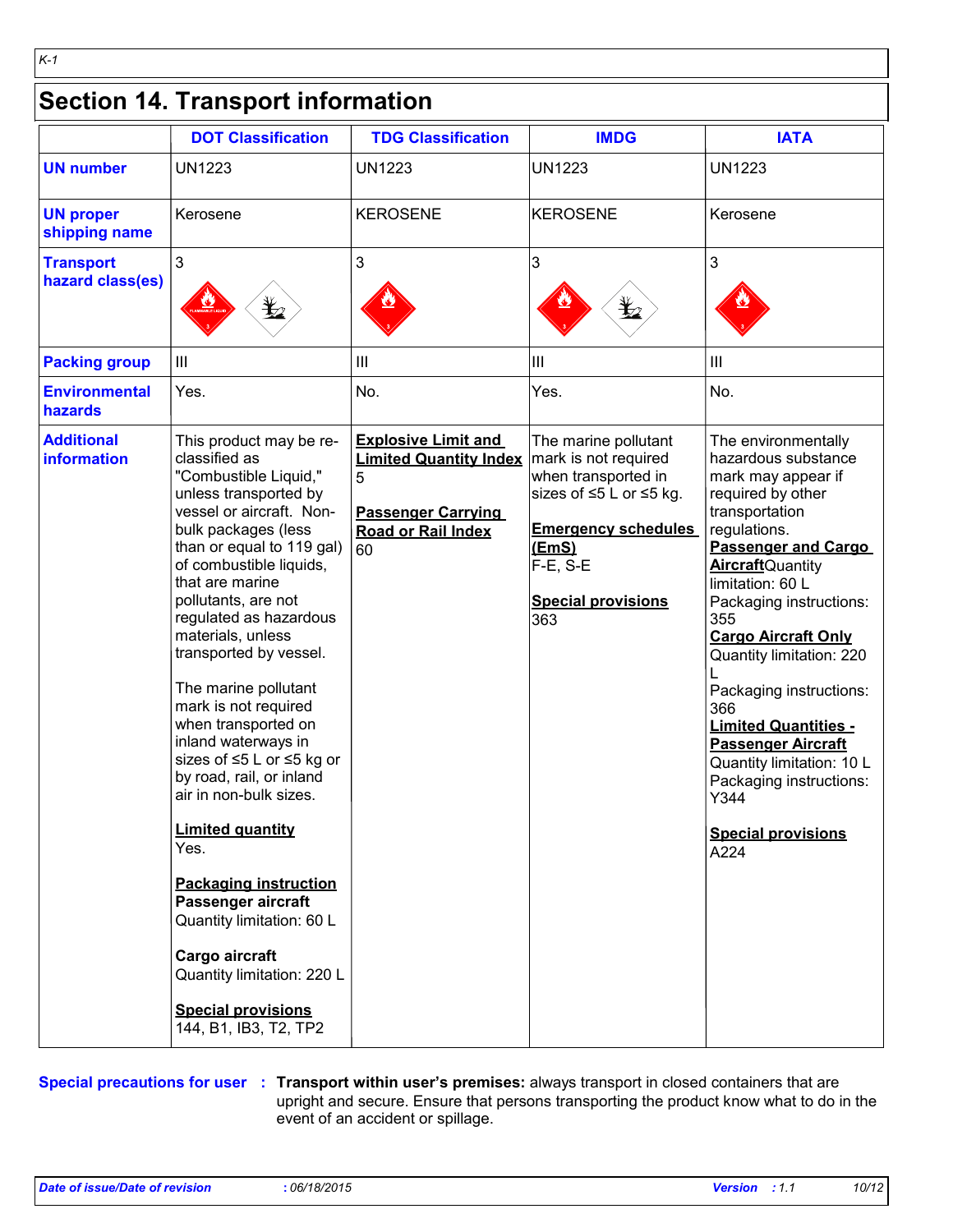# **Section 14. Transport information**

**Transport in bulk according :** Not available. **to Annex II of MARPOL 73/78 and the IBC Code**

# **Section 15. Regulatory information**

| <b>U.S. Federal regulations</b>                                                                            | : TSCA 8(a) PAIR: naphthalene<br>TSCA 8(a) CDR Exempt/Partial exemption: Not determined<br>All components are listed or exempted.<br>Clean Water Act (CWA) 307: toluene; naphthalene; ethylbenzene; benzene<br>Clean Water Act (CWA) 311: xylene; toluene; naphthalene; ethylbenzene; benzene |                       |                                         |                 |                                                 |                                                 |
|------------------------------------------------------------------------------------------------------------|-----------------------------------------------------------------------------------------------------------------------------------------------------------------------------------------------------------------------------------------------------------------------------------------------|-----------------------|-----------------------------------------|-----------------|-------------------------------------------------|-------------------------------------------------|
| <b>Clean Air Act Section 112</b><br>(b) Hazardous Air<br><b>Pollutants (HAPs)</b>                          | : Not listed                                                                                                                                                                                                                                                                                  |                       |                                         |                 |                                                 |                                                 |
| <b>Clean Air Act Section 602</b><br><b>Class I Substances</b>                                              | : Not listed                                                                                                                                                                                                                                                                                  |                       |                                         |                 |                                                 |                                                 |
| <b>Clean Air Act Section 602</b><br><b>Class II Substances</b>                                             | : Not listed                                                                                                                                                                                                                                                                                  |                       |                                         |                 |                                                 |                                                 |
| <b>DEA List I Chemicals</b><br>(Precursor Chemicals)                                                       | : Not listed                                                                                                                                                                                                                                                                                  |                       |                                         |                 |                                                 |                                                 |
| <b>DEA List II Chemicals</b><br><b>(Essential Chemicals)</b>                                               | : Not listed                                                                                                                                                                                                                                                                                  |                       |                                         |                 |                                                 |                                                 |
| <b>SARA 302/304</b>                                                                                        |                                                                                                                                                                                                                                                                                               |                       |                                         |                 |                                                 |                                                 |
| <b>Composition/information on ingredients</b>                                                              |                                                                                                                                                                                                                                                                                               |                       |                                         |                 |                                                 |                                                 |
| No products were found.                                                                                    |                                                                                                                                                                                                                                                                                               |                       |                                         |                 |                                                 |                                                 |
| <b>SARA 304 RQ</b>                                                                                         | : Not applicable.                                                                                                                                                                                                                                                                             |                       |                                         |                 |                                                 |                                                 |
| <b>SARA 311/312</b>                                                                                        |                                                                                                                                                                                                                                                                                               |                       |                                         |                 |                                                 |                                                 |
| <b>Classification</b>                                                                                      | : Fire hazard<br>Immediate (acute) health hazard                                                                                                                                                                                                                                              |                       |                                         |                 |                                                 |                                                 |
| <b>Composition/information on ingredients</b>                                                              |                                                                                                                                                                                                                                                                                               |                       |                                         |                 |                                                 |                                                 |
| <b>Name</b>                                                                                                | $\frac{9}{6}$                                                                                                                                                                                                                                                                                 | <b>Fire</b><br>hazard | <b>Sudden</b><br>release of<br>pressure | <b>Reactive</b> | <b>Immediate</b><br>(acute)<br>health<br>hazard | <b>Delayed</b><br>(chronic)<br>health<br>hazard |
| Kerosine (petroleum)                                                                                       | ≥90                                                                                                                                                                                                                                                                                           | Yes.                  | No.                                     | No.             | Yes.                                            | No.                                             |
|                                                                                                            |                                                                                                                                                                                                                                                                                               |                       |                                         |                 |                                                 |                                                 |
| <b>State regulations</b><br><b>Massachusetts</b>                                                           | : The following components are listed: KEROSINE                                                                                                                                                                                                                                               |                       |                                         |                 |                                                 |                                                 |
| <b>New York</b>                                                                                            | : None of the components are listed.                                                                                                                                                                                                                                                          |                       |                                         |                 |                                                 |                                                 |
| <b>New Jersey</b>                                                                                          | The following components are listed: KEROSENE; FUEL OIL #1                                                                                                                                                                                                                                    |                       |                                         |                 |                                                 |                                                 |
| <b>Pennsylvania</b>                                                                                        | : The following components are listed: KEROSINE (PETROLEUM)                                                                                                                                                                                                                                   |                       |                                         |                 |                                                 |                                                 |
| <b>California Prop. 65</b>                                                                                 |                                                                                                                                                                                                                                                                                               |                       |                                         |                 |                                                 |                                                 |
| This product is not known to contain any chemicals currently listed as carcinogens or reproductive toxins. |                                                                                                                                                                                                                                                                                               |                       |                                         |                 |                                                 |                                                 |
| <b>International lists</b>                                                                                 |                                                                                                                                                                                                                                                                                               |                       |                                         |                 |                                                 |                                                 |
| <b>National inventory</b>                                                                                  |                                                                                                                                                                                                                                                                                               |                       |                                         |                 |                                                 |                                                 |
| <b>Australia</b>                                                                                           | : All components are listed or exempted.                                                                                                                                                                                                                                                      |                       |                                         |                 |                                                 |                                                 |
| <b>Canada</b>                                                                                              | : All components are listed or exempted.                                                                                                                                                                                                                                                      |                       |                                         |                 |                                                 |                                                 |

*K-1*